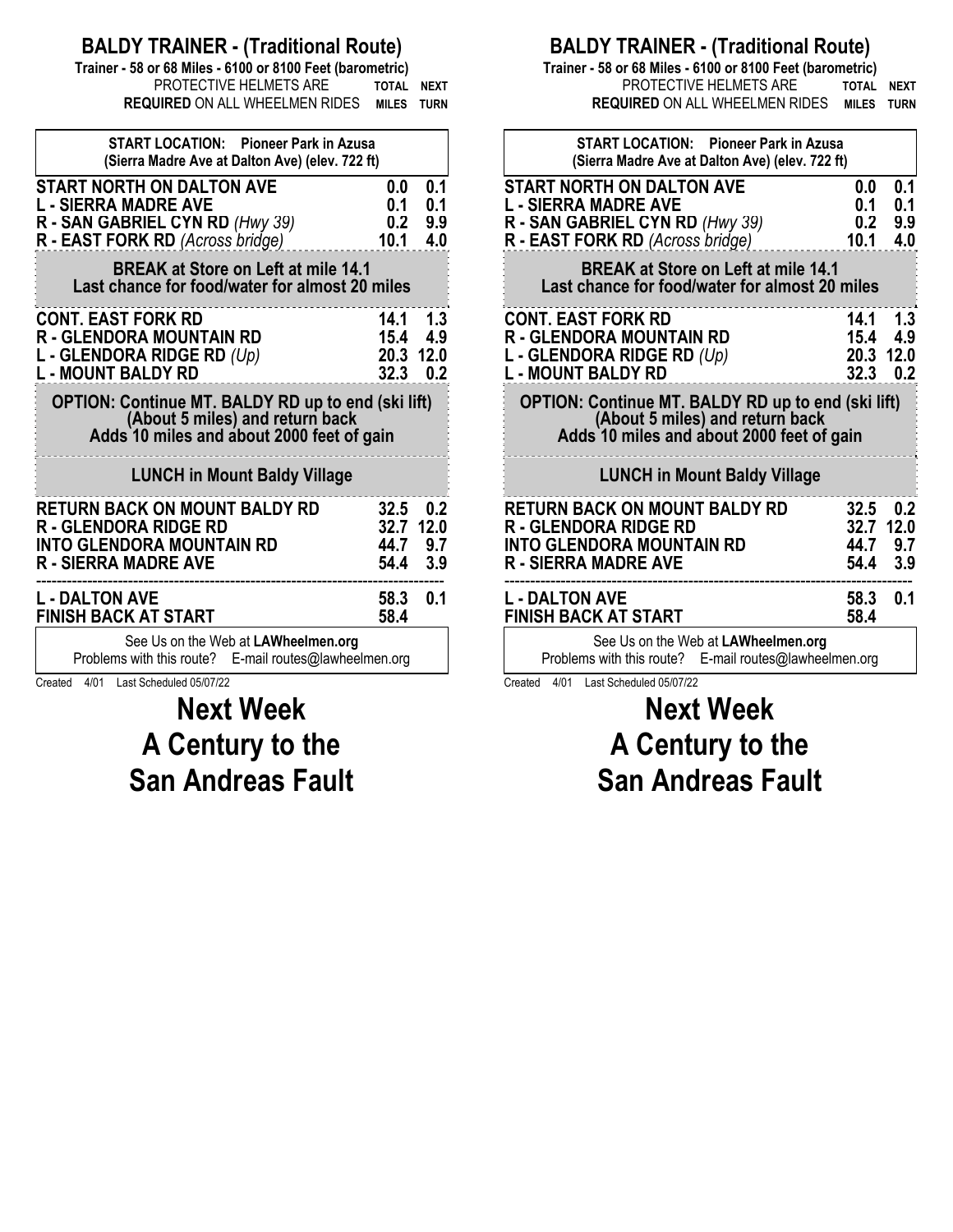### **BALDY TRAINER - (Lite Route)**

**Trainer - 34 Miles - 3500 Feet (mapping software)** PROTECTIVE HELMETS ARE **TOTAL NEXT REQUIRED** ON ALL WHEELMEN RIDES **MILES TURN**

| <b>START LOCATION:</b> Pioneer Park in Azusa<br>(Sierra Madre Ave at Dalton Ave) (elev. 722 ft)                                        |                           |                          |
|----------------------------------------------------------------------------------------------------------------------------------------|---------------------------|--------------------------|
| <b>START NORTH ON DALTON AVE</b><br><b>L - SIERRA MADRE AVE</b><br>R - SAN GABRIEL CYN RD (Hwy 39)<br>R - EAST FORK RD (Across bridge) | 0.0<br>0.1<br>0.2<br>10.1 | 0.1<br>0.1<br>9.9<br>4.0 |
| <b>BREAK at Store on Left at mile 14.1</b><br>Last chance for food/water for almost 20 miles                                           |                           |                          |
| <b>CONT. EAST FORK RD</b><br><b>R - GLENDORA MOUNTAIN RD</b><br>R - GLENDORA MOUNTAIN RD<br>(At Glendoa Ridge Rd)                      | 14.1<br>15.4<br>20.3      | 1.3<br>4.9<br>9.7        |
| <b>R - SIERRA MADRE AVE</b>                                                                                                            | 30.0                      | 3.9                      |
| L - DALTON AVE<br><b>FINISH BACK AT START</b>                                                                                          | 33.9<br>34.0              | 0.1                      |
| See Us on the Web at LAWheelmen.org<br>Problems with this route? E-mail routes@lawheelmen.org                                          |                           |                          |

Created 4/01 Last Scheduled 05/07/22

# **Next Week A Century to the San Andreas Fault**

### **BALDY TRAINER - (Lite Route)**

**Trainer - 34 Miles - 3500 Feet (mapping software)** PROTECTIVE HELMETS ARE **TOTAL NEXT REQUIRED** ON ALL WHEELMEN RIDES **MILES TURN**

| 0.0                                        | 0.1                                                                                                                                                                             |
|--------------------------------------------|---------------------------------------------------------------------------------------------------------------------------------------------------------------------------------|
|                                            | 0.1<br>9.9                                                                                                                                                                      |
| 10.1                                       | 4.0                                                                                                                                                                             |
|                                            |                                                                                                                                                                                 |
| 14.1                                       | 1.3                                                                                                                                                                             |
|                                            | 4.9                                                                                                                                                                             |
|                                            | 9.7                                                                                                                                                                             |
| <b>30.0</b>                                | 3.9                                                                                                                                                                             |
| 33.9                                       | 0.1                                                                                                                                                                             |
| 34.0                                       |                                                                                                                                                                                 |
|                                            |                                                                                                                                                                                 |
| <b>BREAK at Store on Left at mile 14.1</b> | <b>START LOCATION:</b> Pioneer Park in Azusa<br>(Sierra Madre Ave at Dalton Ave) (elev. 722 ft)<br>0.1<br>0.2<br>Last chance for food/water for almost 20 miles<br>15.4<br>20.3 |

Created 4/01 Last Scheduled 05/07/22

# **Next Week A Century to the San Andreas Fault**